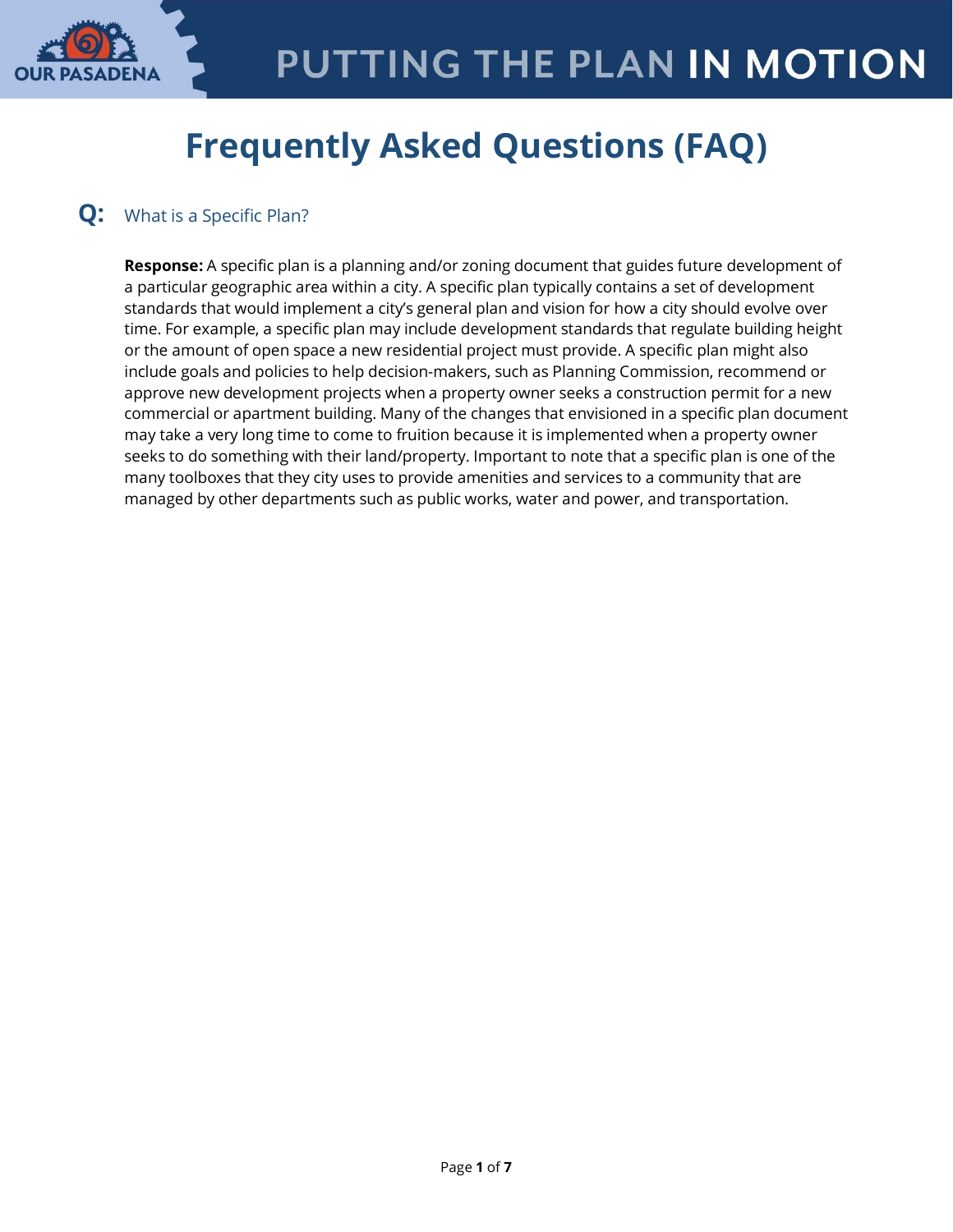

## **Q:** What are the boundaries of the South Fair Oaks Specific Plan (SFOSP)?

**Response:** The map below indicates the boundaries of the SFOSP. Please note that the lightershaded area on the bottom right is the site of Blair High School, and is proposed to be removed from the Specific Plan Area boundary because redevelopment at that site is unlikely to occur.

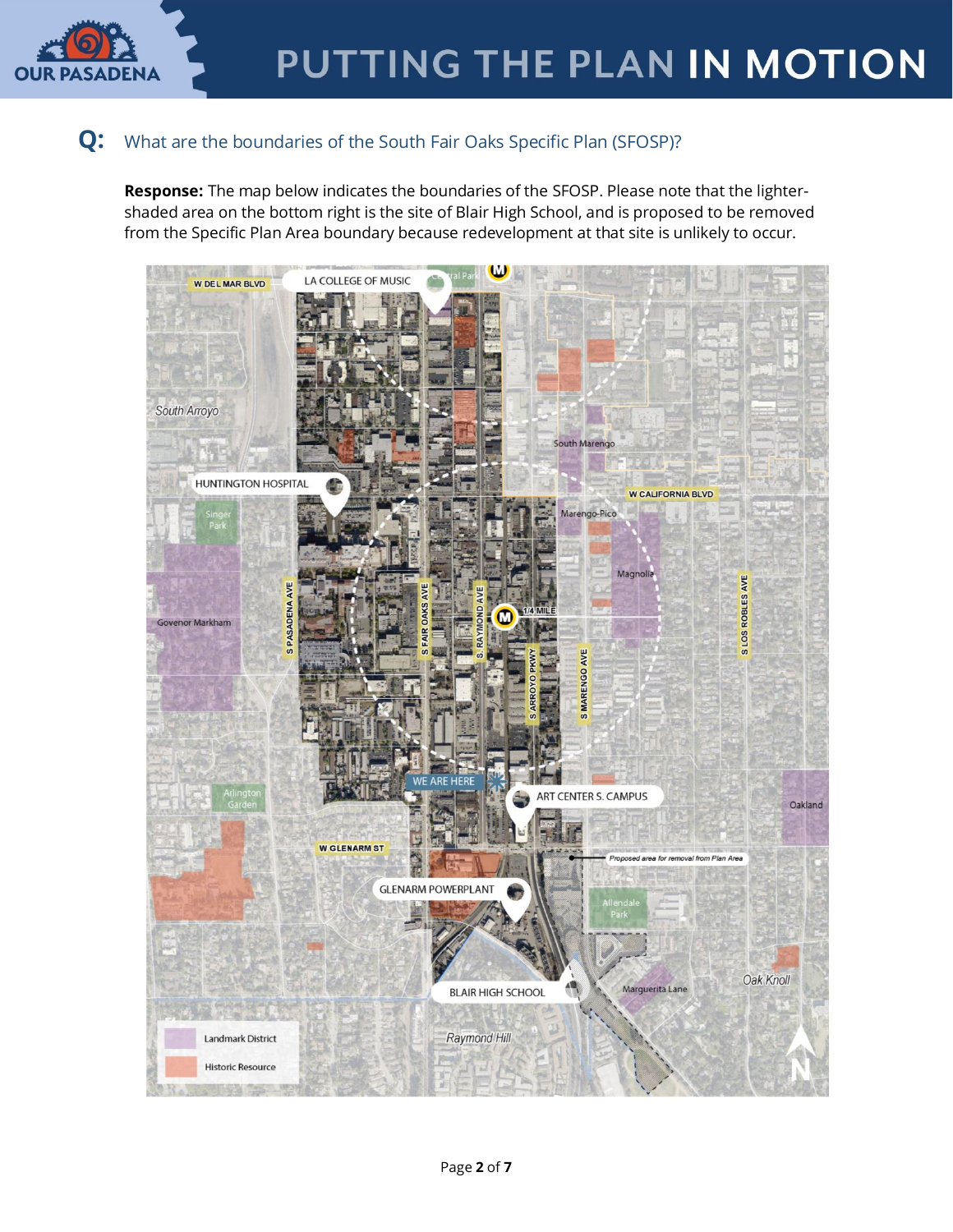

# PUTTING THE PLAN IN MOTION

### **Q:** What are the current building height and density regulations, and how would they change under the proposed Specific Plan regulations?

**Response:** The SFOSP will include new building height regulations, as well as residential density (expressed as Dwelling Units per Acre, or Du/Ac) and building intensity (expressed as Floor Area Ratio, or FAR) regulations. The regulations being considered in the SFOSP vary by zoning districts. The following table compares the current regulations in the Zoning Code with the proposed Specific Plan update. Generally, densities are intended to implement the ranges expressed in the adopted General Plan, and height limits are being consolidated and updated to reflect those densities. In some cases, height increases are minimal and intended to allow usable ground floor commercial spaces, while in others, height is increased to encourage higher density housing near transit, while requiring height averaging to limit the appearance of massing. Height in the Arroyo Gateway corridor has been slightly reduced.

| Proposed                                       | <b>Draft Regulations</b>                    |       |                | <b>Existing Zoning Regulation</b>                     |               |                                 |
|------------------------------------------------|---------------------------------------------|-------|----------------|-------------------------------------------------------|---------------|---------------------------------|
| <b>Zoning</b><br><b>Districts</b>              | Height<br>Maximum                           | Du/Ac | <b>FAR</b>     | Height<br>Maximum                                     | Du/Ac         | <b>FAR</b>                      |
| Fillmore Transit Neighborhood<br>(SFOSP-FTN)   | $62' (76')$ *                               | 87    | 3.0            | $45' - 56'$<br>45' $(56')^{\dagger}$<br>50' $(65')^*$ | N/A           | <b>No</b><br>Limit <sup>‡</sup> |
| <b>Transit Core</b><br>(SFOSP-TC)              | 75' (85') <sup>*</sup>                      | 87    | 3.0            | 56'<br>50'(65')                                       | N/A           | <b>No</b><br>Limit <sup>‡</sup> |
| <b>Raymond Transit District</b><br>(SFOSP-RTD) | $62' (76')$ *<br>75' (85')*                 | 87    | 3.0            | $35'(45')$ *<br>50' $(65')^*$<br>60' (75')*           | 60-87         | $1.25 -$<br>2.5                 |
| Arroyo Gateway<br>(SFOSP-AG)                   | 48' (62') <sup>*</sup>                      | N/A   | 2.0            | 50' $(65')^*$                                         | N/A           | 1.5                             |
| <b>Institutional Flex</b><br>(SFOSP-IF)        | 48' (62')*                                  | N/A   | 1.25           | 45' $(56')^{\dagger}$<br>56'                          | 32            | <b>No</b><br>Limit              |
| Low-Medium Commercial<br>(SFOSP-LMC)           | $35'(45')$ *<br>43' (55')*<br>$62' (76')$ * | N/A   | $1.0 -$<br>2.0 | $35'(45')$ *<br>40' (50')*<br>$60'(75')$ *            | 60-87         | $1.25 -$<br>2.5                 |
| <b>High Commercial</b><br>(SFOSP-HC)           | $62' (76')$ *                               | N/A   | 3.0            | $45' - 56'$<br>45' $(56')^{\dagger}$                  | 32            | <b>No</b><br>Limit              |
| R&D Flex Space<br>(SFOSP-RDF)                  | $35'(45')$ *                                | N/A   | 1.25           | 35' (45')                                             | Live/<br>Work | 1.25                            |
| Mixed-Use Neighborhood<br>(SFOSP-MUN)          | 39'<br>48' (62')*                           | 48    | 2.25           | $23' - 32'$<br>45'                                    | 32            | <b>No</b><br>Limit              |
| Multi-Family Residential 32<br>(SFOSP-MF-32)   | 39'                                         | 32    | N/A            | $23' - 32'$                                           | 32            | <b>No</b><br>Limit              |

\*Height averaging allowed for 30% of the building footprint; average height shall be the first number, maximum height shall not exceed the number in ( ).

†Maximum height in ( ) only applicable to tech-based uses. Otherwise, first number applies.

‡Portions of these Zoning Districts fronting on Arroyo Parkway and east of the Metro Gold (L) Line right-of-way have a maximum FAR of 1.5 under existing regulations.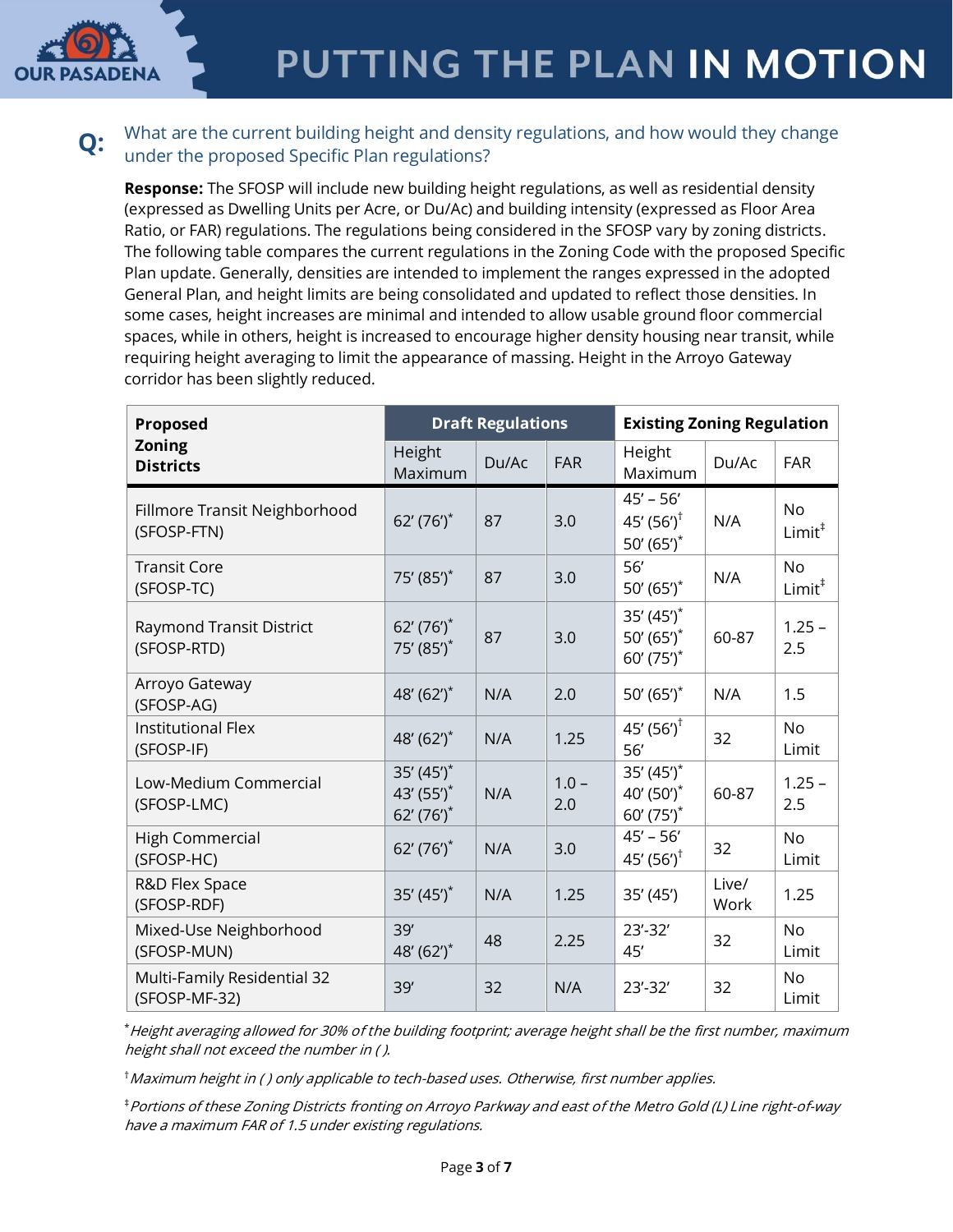

Diagram 2: 12' Minimum Sidewalk, 0-5' Setback

## **Q:** Will there be an effort to reduce street parking in mixed-use areas?

**Response:** The SFOSP does not make any changes to the street configuration, including lane striping, curb restrictions, or on-street parking regulations. Parking requirements for private developments will be regulated by the SFOSP, and efforts have been made to apply the appropriate parking standards for their corresponding land use. In some cases, this means a lower parking requirement because of the availability of high quality transit in the area, or to encourage adapative reuse of existing historic structures for new uses.

# **Q:** Will mixed-use be allowed at S. Fair Oaks and Glenarm?

**Response:** Mixed-use will be allowed along the west side of S. Fair Oaks at Glenarm, as well as on the east side of S. Fair Oaks north of Glenarm. Mixed-use will not be allowed at the Glenarm Power Plant site located at the southeast corner of S. Fair Oaks and Glenarm.

# **Q:** How will accessibility be increased for this area?

**Response:** One of the primary ways in which accessibility will be increased is through a comprehensive set of sidewalk width standards throughout the SFOSP. These standards will include a minimum 12-foot sidewalk zone on all streets in the plan area, with some street segments such as Fillmore requiring up to 22-25 feet. These standards will also include minimum "walk zone" widths that will provide between 5 and 7 feet of unobstructed access. Below are a few diagrams from the Draft SFOSP that illustrate these conditions:

Figure 5.1-3: Minimum Sidewalk Width and Sidewalk Zone Requirements - Cross-Section Diagrams



Diagram 1: 12' Minimum Sidewalk, 0-3' Setback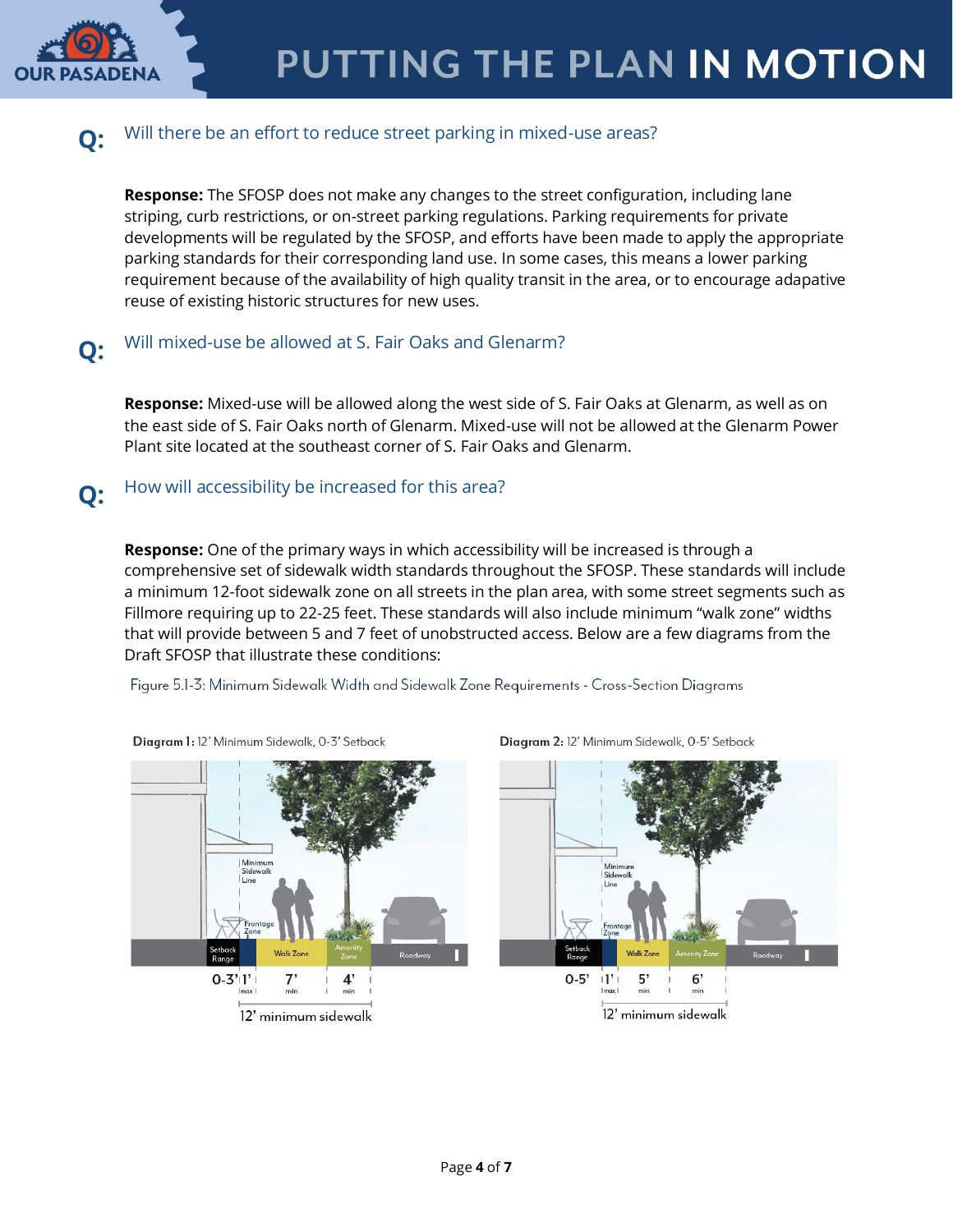

# **Q:** How were the East/West connection locations determined?

**Response:** Some common themes we heard from the community during our public outreach process was the desire for more open space and the need to break up large blocks in this plan area, particularly those along Raymond and S. Fair Oaks. To address these concerns, the team looked for opportunities to create more connections across these streets, but also to connect the amenities and destinations in the plan area, such as the Fillmore Metro Station, Huntington Hospital, and the ArtCenter South Campus. The team also analyzed the parcel lines along these blocks, and identified opportunities to require larger development projects to provide public open space in a paseo format. The result of all these factors contributed to the map below, which identifies the general locations of where future paseos could be required. These paseos would provide connections from Raymond, where ArtCenter and the Fillmore Metro Station are located, to signalized intersections along S. Fair Oaks, providing easier access to Huntington Hospital and any other amenities along that corridor.



#### Required Open Space Locations





Required Plaza Location\* \*Note: exact size is to be determined by required public open space.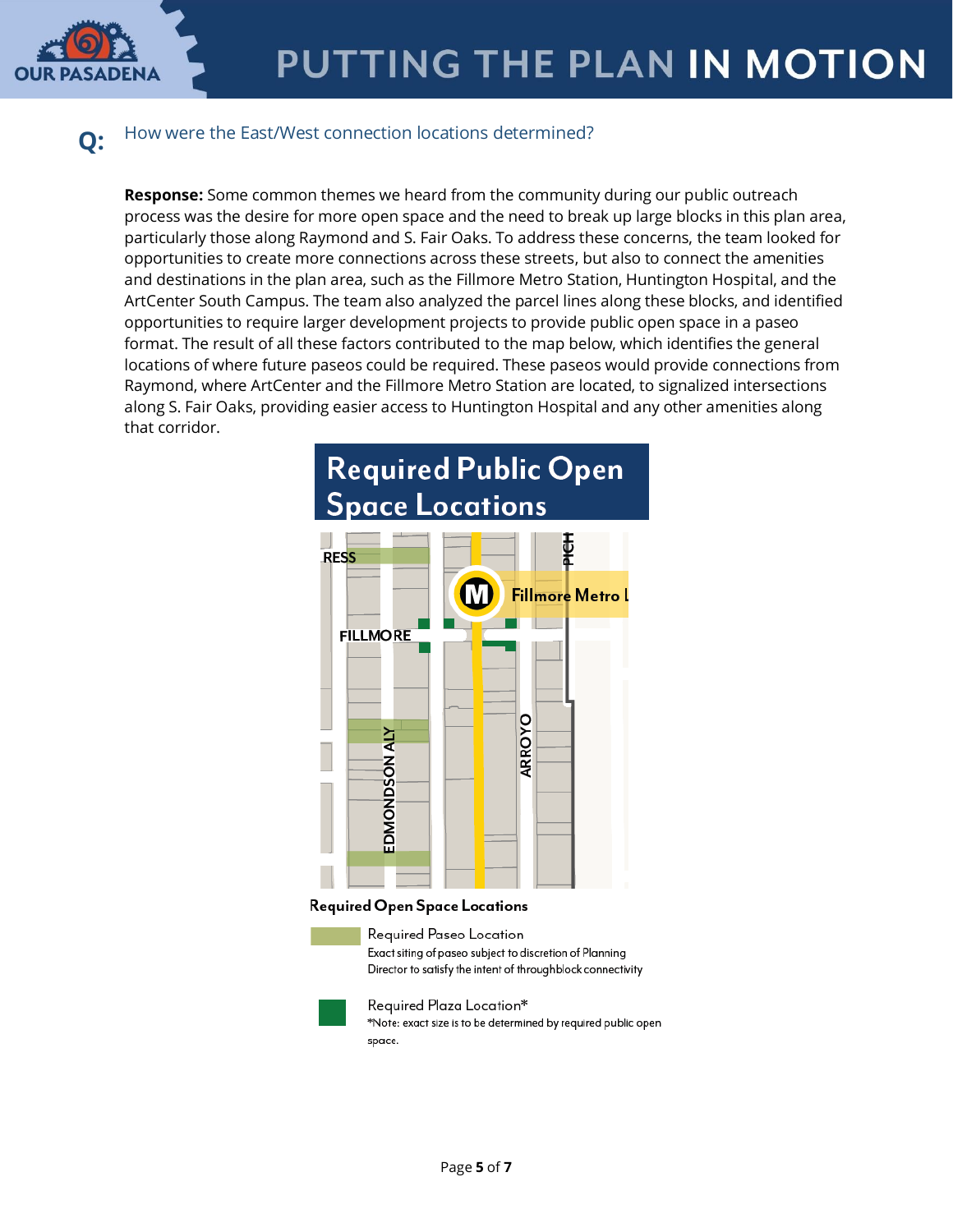

### **Q:** How big are the proposed open space squares on the Fillmore Corners on the Raymond side?

**Response:** Open space requirements in the draft SFOSP call for Public Open Space at the corners of the intersection of Fillmore and Raymond. The size requirements for Public Open Space depend on the size of the building proposed to be built at those sites. The current requirements are shown in the graphic below, and would result in anywhere between 1,200 to 10,000 square feet or more, depending on the size of a given project.

|  | Public Open Space Requirements (by Project Size)* |
|--|---------------------------------------------------|
|  |                                                   |

| 120,000-199,999 sf        | $200,000+$ sf             |  |  |
|---------------------------|---------------------------|--|--|
| 3% of building floor area | 5% of building floor area |  |  |
|                           |                           |  |  |

 $\,^*$  Parcels within 500 ft of Fillmore Station platform must provide 4% of building floor area



## **Q:** How will the SFOSP implement a "Form-Based Code," get away from boxy-looking buildings, and do justice to Pasadena's architectural legacy?

**Response:** The SFOSP includes numerous new form-based development standards that have been written to encourage much more variation in building form and architecture than current regulations do. For example, building setback regulations are written as ranges rather than discrete requirements in order to provide flexibility in building frontage design. Height averaging is also allowed in many more areas than existing standards allow. This provides the opportunity for much more variation in roof lines and building massing to respond to the conditions of a given site. Additional regulations include street wall standards, restrictions on long, unbroken facades, and requirements for more modulation, transparency, and higher quality materials.

# **Q:** What is going on with this area since the 710 freeway project is no longer happening?

**Response:** The 710 freeway and any associated land that was intended to be used for that purpose, are located outside the SFOSP boundary, and will not affect any of the regulations, goals, or policies being proposed for the SFOSP. The Department of Transportation is currently working with Caltrans on the process of reverting ownership back to the City of Pasadena and any other interested parties, and that process is ongoing.